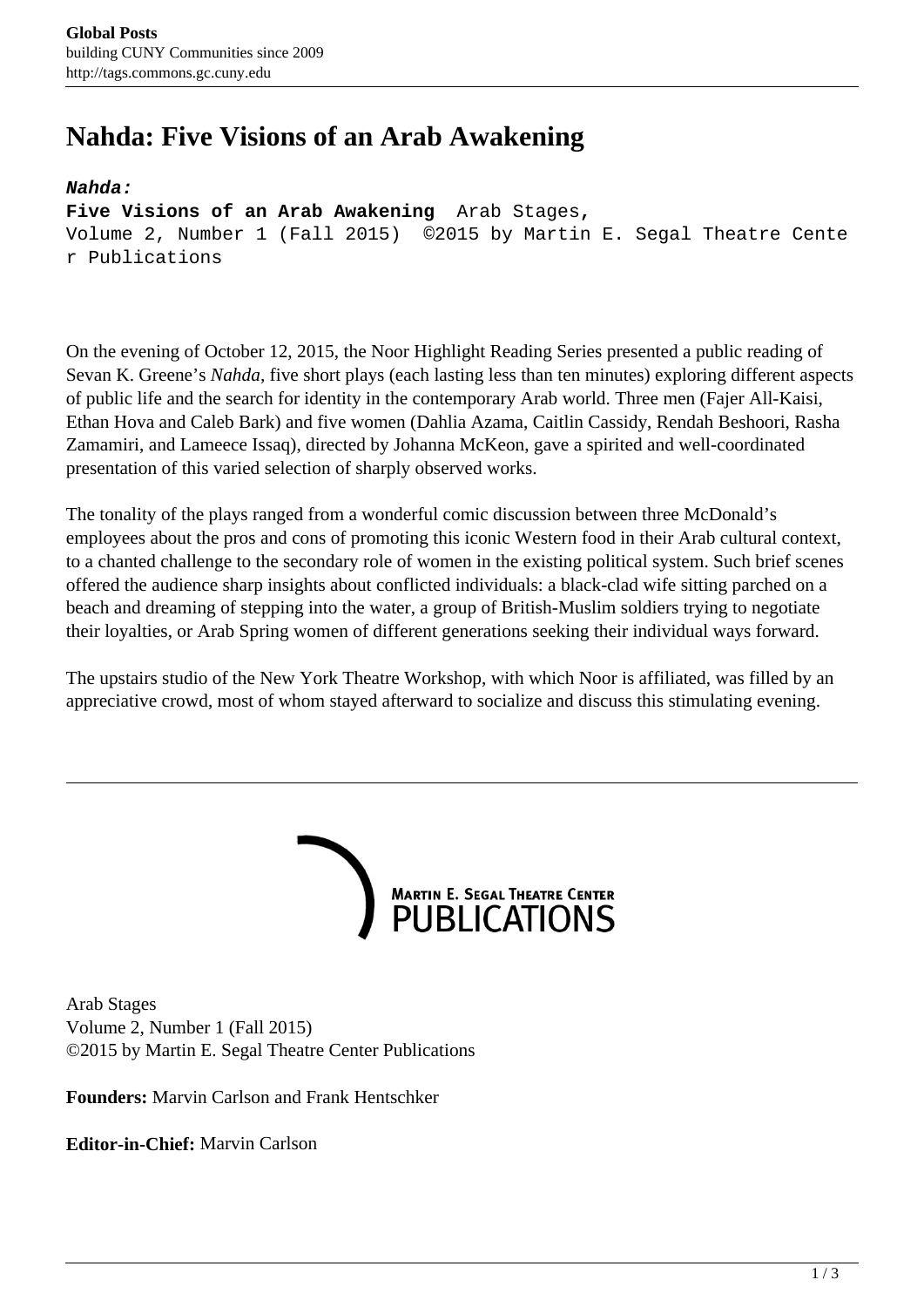**Editorial and Advisory Board:** Fawzia Afzal-Khan, Dina Amin, Khalid Amine, Hazem Azmy, Dalia Basiouny, Katherine Donovan, Masud Hamdan, Sameh Hanna, Rolf C. Hemke, Katherine Hennessey, Areeg Ibrahim, Jamil Khoury, Dominika Laster, Margaret Litvin, Rebekah Maggor, Safi Mahfouz, Robert Myers, Michael Malek Naijar, Hala Nassar, George Potter, Juan Recondo, Nada Saab, Asaad Al-Saleh, Torange Yeghiazarian, Edward Ziter.

**Managing Editor:** Meir A. Farjoun

**Assistant Managing Editor:** Nina Angela Mercer

# **Table of Content**

**Essays**

- The 2015 Egyptian National Theatre Festival by Dalia Basiouny
- Damascus Theater Laboratory by Waseem Al Sharqy
- The Birth of Modern Iraqi Theatre: Church Drama in Mosul in the Late Nineteenth Century by Amir Al-Azraki and James Al-Shamma
- Theatre as an Optimistic Political Act: Lebanese Theatre Artist Sahar Assaf by Michael Malek Najjar
- A Feminist Tuberculosis Melodrama: *Melek* by Painted Bird Theatre by Emre Erdem
- Much Ado About "Theatre and Censorship Conference" by Dalia Basiouny
- Mass Media Muslims: A Three Lens Theory of Representation by Jamil Khoury

#### **Announcements**

- Issam Mahfouz' *The Dictator* presented in New York by Marvin Carlson
- An 1868 Egyptian Helen of Troy play published by Marvin Carlson
- Nahda: Five Visions of an Arab Awakening
- *Malumat:* Resources for Research, Writing/Publishing, Teaching, & Performing Arts compiled by Kate C. Wilson

## **Book Reviews**

- *Muslim Rap, Halal Soaps, and Revolutionary Theatre* by Karin van Nieuwkerk, ed. A book review by Marvin Carlson
- Arab American Drama, Film and Performance: A Critical Study, 1908 to the Present A book review by George Potter
- *Inside/Outside: Six Plays from Palestine and the Diaspora A book review by Michael Malek* Najjar

## **Short Plays**

- *Out of Control* by Wael Qadour
- *The Village of Tishreen* by Muhammad al-Maghut